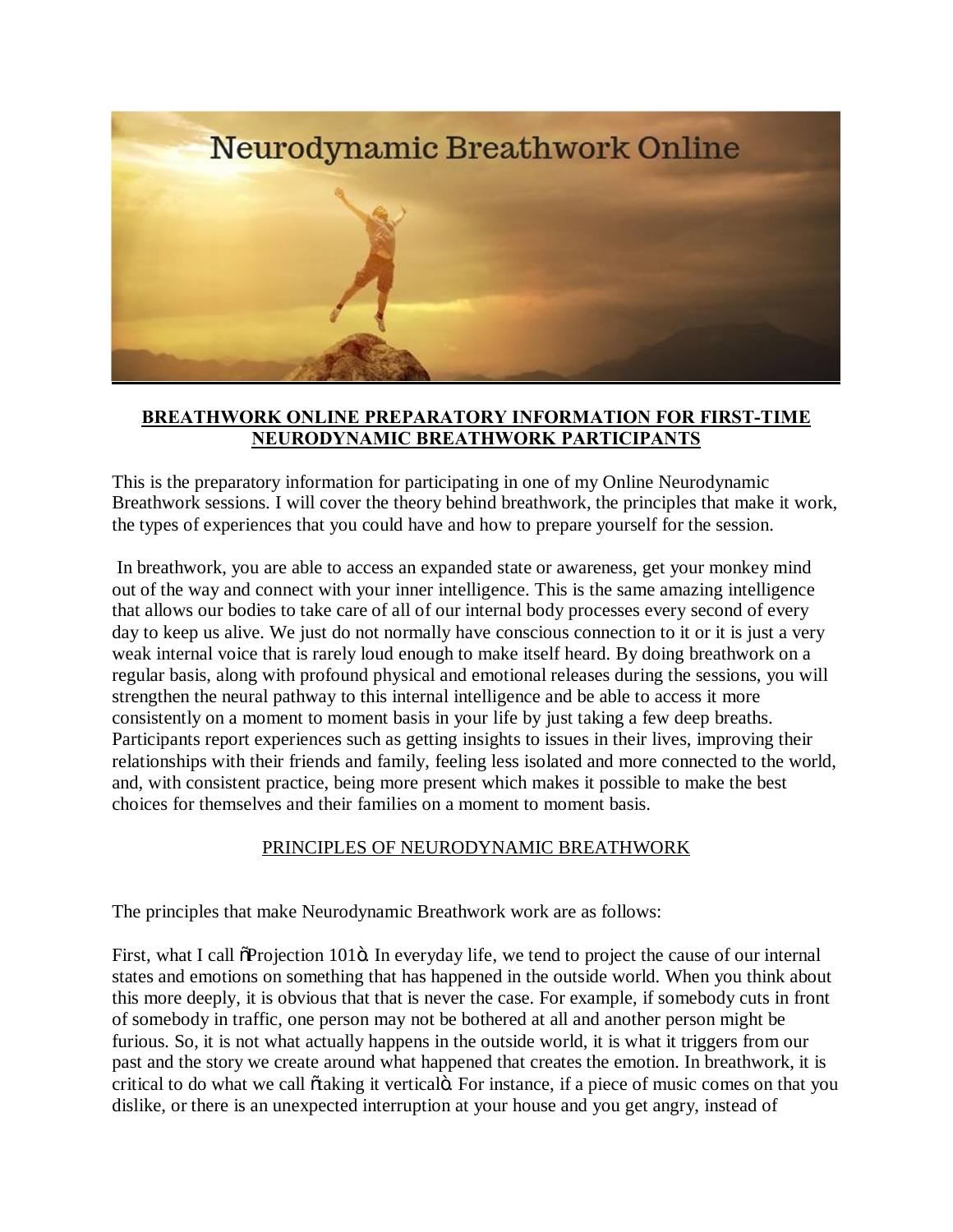projecting the cause of the anger on what happened in the outside world, just allowing it to fully express itself without any judgment or suppression and see what happens. Any emotion is always a signal from the body that something wants to get released and is always a doorway to drop deeper into the process.

Second, everyone has an õinner drive towards integration and wholenessö. In the same way your body can heal a cut, your psyche can let go of or reframe your past and release you to be selfempowered and blast forward in your life. Energetic blocks can be released, emotional issues can be resolved, personal power and creativity can be restored and enhanced. You just have to breathe deeply to music to let the mind get out of the way and let this inner healing power bring up what is ready to be released and not try and block it. It is a modality of trust and surrender, but not to anybody elseô to yourself!

Third, the only way to get beyond something is to go through it. We have suppressed so much emotional energy into our body and our psyche in our lives and this is our chance to let it out. If something comes up, let it be as big as it wants to be, do not try and suppress it. Also, let go of judging whether an experience is  $\tilde{\sigma}$ goodo or  $\tilde{\sigma}$ bado. That is the mind coming in again. Difficult experiences many times are the ones that lead to the most personal growth. There is no such thing as a bad experience. Feeling what we might define as negative emotions are no better or worse than feeling what we define as positive emotions. Emotions are just signals to us from our inner intelligence that something needs to be recognized.

Everybody has this amazing õinner intelligence that, among other things, manipulates our 37 trillion body cells simultaneously at every moment without taking a break. When we get a cut, does our mind figure out how to heal it? No. Our body  $\delta$ knows what to do. In Neurodynamic Breathwork, participants are advised to not go into the process with any agendas and to release any expectations of what the journey will look like so that their inner intelligence can guide the journey to give them the experience that they need in that moment. The basic purpose of the breathwork journey is to build and strengthen this neural pathway that relaxes our thinking mind completely and directs the spotlight of our attention inward, toward that stream of remote associations emanating from the right hemisphere of our brain. In contrast, when we are diligently focused, our attention tends to be directed outward, toward the details of the problems we get trying to solve. While this pattern of attention is necessary when solving problems analytically, it actually prevents us from detecting the connections that lead to insights and intuition. When you start doing breathwork on a regular basis, you will have more access to this inner intelligence that can produce the answers to the questions that our thinking minds cannot resolve through analysis. So, just going through this breathwork experience on a regular basis produces the intended result of strengthening our access to this inner intelligence and the particular experience that you have is of secondary importance. However, breathwork experiences can be extremely profound and just so you will know more of what you might expect during your breathwork journey, I will describe the general types of experiences that participants have reported.

### TYPES OF EXPERIENCES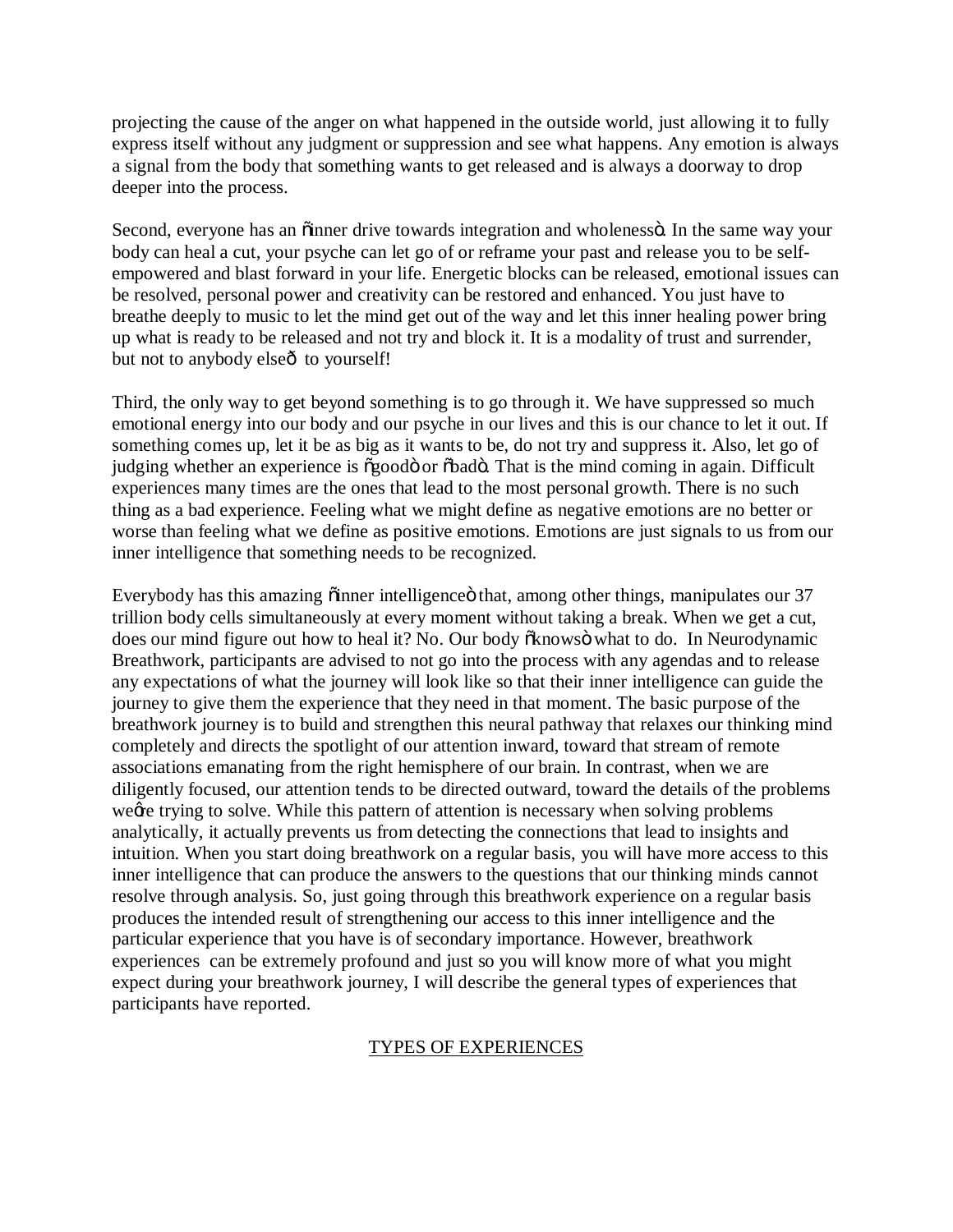Many types of experiences are possible and none are better or worse than the others. Each time you do breathwork, it will be a completely different experience depending on what is up for processing at the time of the session so it is important not to compare to prior experiences. Most of the experiences that participants report fall into the following categories.

1) The first type of experience is a sensory experience. All sorts of different things can happen to your body. You might feel hot, then cold, then hot again. Your body might feel completely numb. Also, there is a physiological principle that in order to get the best release, it is best to first create maximum tension in the body part in question. For example, if you want to relax your whole body as much as possible, the best way is to first tense up all of your muscles to the maximum degree and then let go of all of the tension. In breathwork, sometimes the body will try to do this on its own. So, you might feel that your whole body is completely stiff and tense and cannot move at all. You also might get what is called tetany where your hands or toes get very stiff and sometimes can be painful. Your hands might look like claws with your fingers completely stiffened. This is actually a very healing experience where your body is taking energy that has been stuck in your hands or body is creating maximum tension which will then turn into an amazing release. The basic direction if you get tetany is to just let it be as tense is it wants to be in order to get the best release possible. If the tetany gets painful, it is always best to try and finish the release, but if it gets to be too much, you can always slow down the breathing and the tetany will subside in a short period of time.

2) The second type of experience is a biographical experience 6 some people report having a visual experience of something that happened to them in their past which, at the time, they felt overwhelmed and did not allow themselves to fully experience the emotions involved. If that happens, the direction is to let yourself fully experience whatever emotion comes up and allowing it to fully express and release. If your body wants to cry, let it cry. If your body wants to release anger, let your body make whatever sound wants to come out (screaming, growling, moaning, etc). If you are in a space where it is impossible to make loud sounds without bothering your family or neighbors, participants report that what they have done is put a pillow in front of their face and scream or growl into the pillow. You will find that in some cases, things that have been stuck in your body or psyche and have been running your lives unconsciously for years, will be released and make an amazing difference in your life. Also, sometimes your biographical memory can also be perceived as images from past lives.

3) The third type of experience is a perinatal experience 6 Psychiatrists used to think that when we are born, we are a blank slate. The reason for that is when we are a fetus, our brains are not myelinated enough to form word or explicit memories. However, we now know that from the time we are conceived, we do form body or implicit memories. I use the model of Dr. Stan Grof, a worldwide expert in what happens during expanded states of awareness, who breaks the birth process into 4 phases, each of which has its own characteristics and energies. The first phase is from the time that you are conceived to the time just before the birth contractions start. Unless your mother is doing drugs or is in a state of major emotional trauma, it is a time of oceanic bliss where all of your needs are taken care of and you are just floating in warm salty water. The second phase is when the contractions start. Just imagine that you have been in the womb for 9 months floating around in a blissful state and one day you are being compressed with tremendous pressure with your nutrition being cut off. Since the umbilical cord is being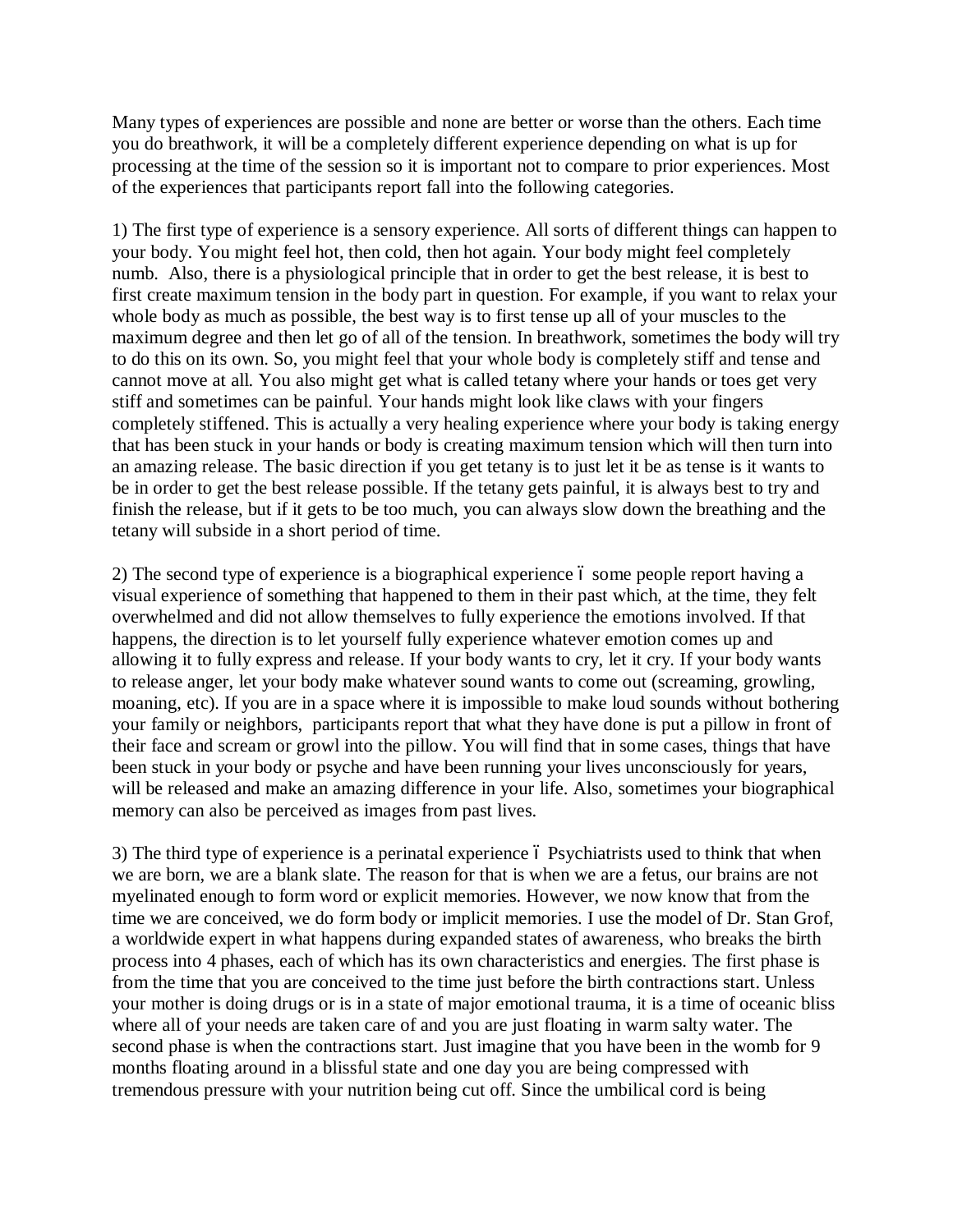compressed also and since the birth canal has not opened yet, there is no place to go. If this has not been released, this is the energy that you access in times of your life when you are in a difficult situation and feel like things are terrible and they will never change. The third phase is when the birth canal opens and you start pushing your way through. This phase is characterized by aggression, overcoming obstacles and sexuality. It is an important part of the birth process because it gives you an imprint of what it is like to overcome an obstacle and reach a goal. In this case the goal is being born. The fourth phase is when you are actually born and is a sort of death rebirth experience. You are dying to one way of existing as a water being and being reborn into a totally new type of existence as an air being. This implicit memory can support you during times in your life when you have to let go of a part of who you are to take on something new such as looking at the world in a different way or changing careers to something completely new. Or taking up a new role as you become a mother or a father to your child.

4) The fourth type of experience is what is called a transpersonal experience which is a type of experience that is  $\delta$ beyond the personalo, an experience that you would generally never have in normal everyday life with your thinking mind in control. For example, people report feeling like they are floating in the stars; or, feeling more connected to everything; or, seeing what is happening in different parts of the world for instance with a friend or relative and then calling later and finding out that that is exactly what was happening at that moment. People also report getting insights into issues that have been plaguing them and holding them back in their lives.

5) The last type of experience is a Yogic Sleep State where even though it may look from the outside that you are asleep, you are not actually asleep. Instead, you go into a deep profound relaxation. This is an amazing feeling where you generally will go into what some would call an enlightenment type of experience where you completely lose track of time and space and, later, will just feel very relaxed and present.

# ROLE OF MUSIC AND THE 5TWO FEARS<sub>Ö</sub>

Music can deepen your experience and is a big part of the experience and this is where Neurodynamic Breathwork really shines. I have researched breathwork music and what works best with thousands of participants over a period of 10 years and I only use the most effective music tracks in these sessions.

Again, though, although the specific experience that you have in a given session can create a profound healing experience, there is also the benefit of the strengthening of the neural pathways to your inner guidance/intelligence that happen through a regular breathwork practice.

People generally have two fears in these sessions. In regards to having too much happen, your amazing inner intelligence will generally only bring up what is ready to be processed. That being said, even though it is generally suggested to allow things to be as big as possible and let them process through and release, if you ever feel unsafe, you should bring it to the attention of the online facilitator immediately via online chat and you can lower the intensity of the experience and drop out of the process in a relatively short period of time by slowing down the breath to a normal rhythm. In breathwork, safety always comes first. In regards to nothing happening, you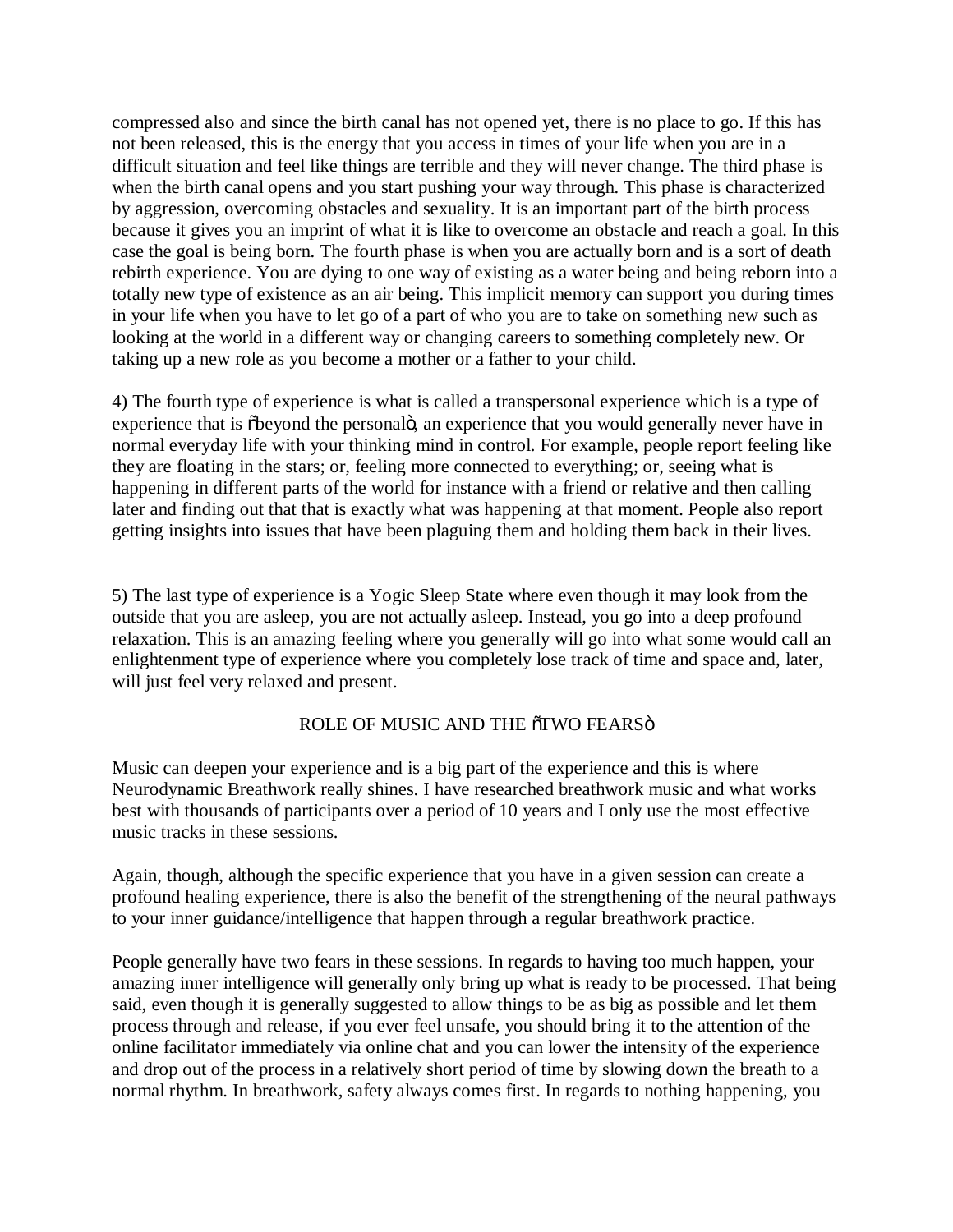will generally know that you are on your journey of inner awakening when you little  $\ddot{\rm{c}}$ chit chato thoughts that your monkey mind is always having die down and you become more calm and present. If, after 5 or 10 minutes, you feel that you are still completely aware of being in your room, your mind chatter is still strong and you feel that  $\tilde{p}$  onothing is happening  $\tilde{p}$ , what I recommend is to drop into whatever emotion you are experiencing around that. It will generally be frustration. But, whatever it is, let it be as big as it wants to be and almost all the time if you, for example, let yourself be the most frustrated you have ever been and make that feeling as big as possible, SOMETHING will happen. Another technique that helps is making whatever sound your body wants to make i Sound is an amazing way for your body to release and to drop into the process.

### **CONFIDENTIALITY**

*Confidentiality is important in these sessions so that all participants feel safe to share their experiences and be fully self-expressed during their breathing session. In order to be allowed to participate, everybody must agree to not discuss any other participant's experience or anything that another person shares in a way in which that participant can in any way be identified and also to not audio or video tape any portion of the sessions. This agreement is also written into the release form that you will read and agree to during your registration process.*

#### BREATHING TECHNIQUE

The breathing technique will be discussed at the beginning of each breathing session but the basic concept is as follows:

There is no absolutely correct way to breathe. The general instruction is to breathe  $\tilde{\alpha}$  deeper and fasterö. But at the beginning, to help you drop quickly into the process, we recommend the following. First, I recommend that you start with breathing in and out through your mouth. It is easier to move air quickly this way and also, whenever you are in an emotional state, you always breathe through the mouth so that gives your body permission to release blocked emotions. If, after you get started, breathing through your mouth is not comfortable for you, you can also try nose breathing. Second, you want to do diaphragm breathing, breathing deeply into your lungs where when you breathe in your belly moves out a bit and when you breathe out, it moves back in. Normally in life we breathe in a very shallow manner where only our chest moves so this will be a very different breathing technique than your normal everyday breath. Third, you want to breathe a little faster than normal. Also, you want to do what we call circular breathing where there is no pause at top or bottom and you are creating a beautiful circle of breath. If you want to practice this, try putting a hand on your belly, breathe deeply and see if your hand gets pushed out. If you practice taking full deep breaths in this way for even a minute or two, you will feel your consciousness start to change. After a certain period of time (usually around 10 minutes or so), breathers generally find that their body takes over and finds its own rhythm. Your body might want to breathe very deeply but slower than normal, or, your throat might get dry and you might get an inclination to breathe in through the nose and out through the mouth..that is all fine. However it looks, as long as you are getting more O2 than usual and you are on your journey, you are doing fine iif your breathing slows too much, you will fall out of the process and your ego mind will come back in with  $\tilde{\alpha}$ chit chat thoughtsö like  $\tilde{\alpha}$ Am I doing this breathing technique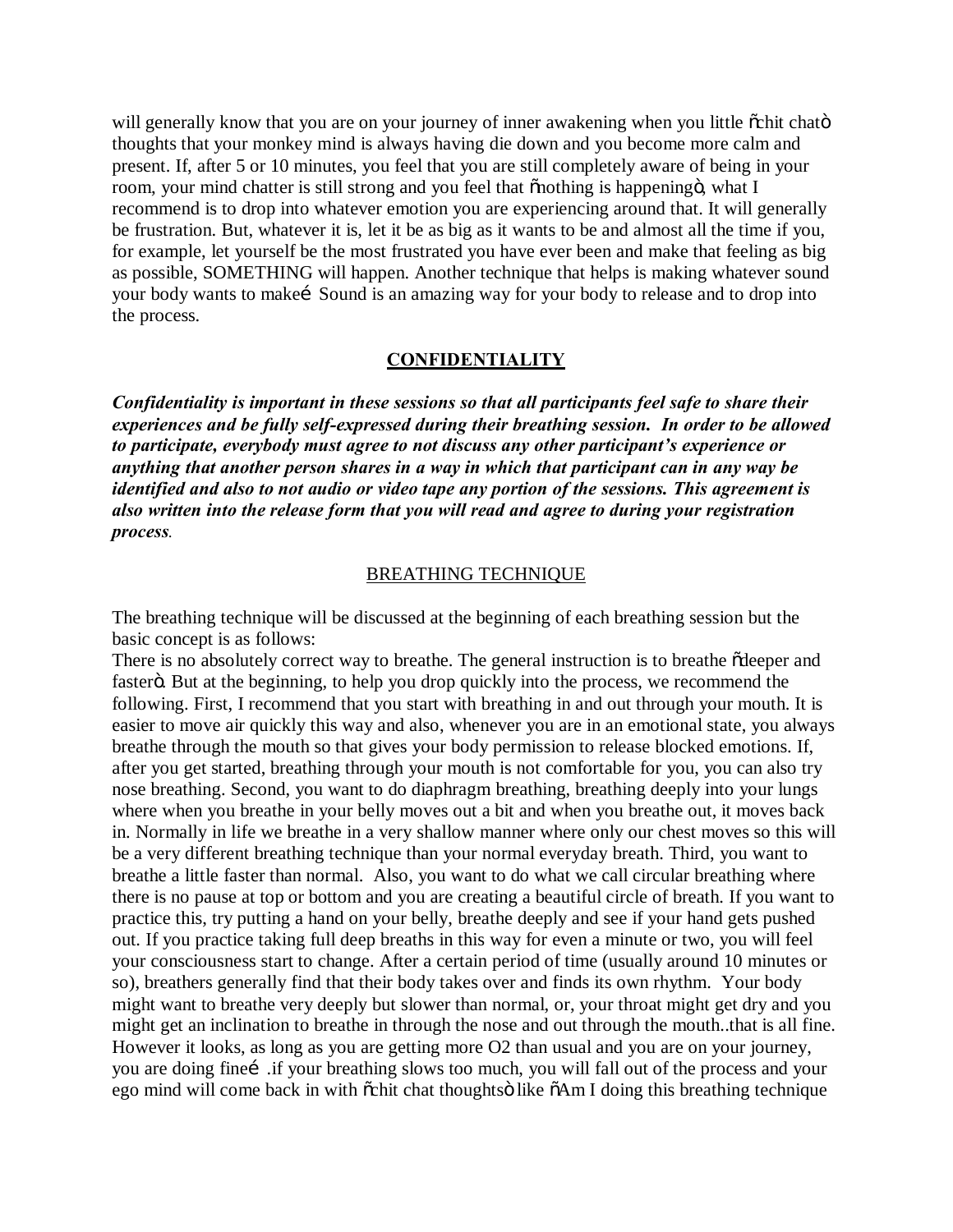right?" "How much longer is the music going to last?" etc etc. That is your signal to refocus on the breath and move more air.

## PREPARATION FOR SESSION

The preparation required is as follows:

First, it is advised not to have a big meal just before breathing it is more difficult to drop into the Expanded State of Awareness if your stomach is overloaded and all of your internal energy is focused on digestion. You will be able to do the session either sitting in a chair or laying down. In terms of sound quality, over the ear headphones are ideal, earbuds also work or, if you have a computer with external speakers with great sound and the neighbors dong mind loud music, that is fine also. If you use a cell phone, earbuds or earphones will be a necessity to get good sound quality. Also, the better the internet connection, the better the sound quality will be. WiFi is good, hard wired connection is better if that is a possibility. Cell phones without wifi connection may not have good enough a connection to work unless you are in a very strong reception area. If you are planning on using a cell phone please make sure to install the Zoom app (available in the app store) before the session. Also, make sure you will not be disturbed during the session– turn off your phone, put a  $\delta$ do not disturbo sign on your door if there are other people in your house or apartment, etc. You will need a blindfold or you can just close your eyes if you prefer but using a **blindfold** is strongly recommended as that will generally support you in dropping more deeply into the process. If you continue with this work, the blindfold I recommend is called a Mindfold Sleep and Relaxation Mask which can purchased on Amazon but any blindfold will do. Also, I recommend having **Kleenex tissues** and **a bottle of water** and **a blanket** close by and **a cup** in case you have to spit, etc. If you are laying down, please make sure to have enough space around you so that if you move around that you do not bang into anything, especially around your head area.

After the session, there is time for participants to share their experiences if they choose to and I stay on the call long enough to answer whatever questions people have about their experiences.

# INTEGRATION

The integration process after your breathwork experience is also very important. There are some basic suggestions on our website at: breathworkonline.com/integration-suggestions. Of, if after a session, you are having a difficult time with integration or have any questions, you can e-mail us at: integrationsupport@breathworkonline.com

### CONTRAINDICATIONS

The last thing is that there are certain medical conditions for which it is not considered safe to participate in this type of breathwork. Please do not register for one of these sessions if you have any of the following conditions or situations: Pregnancy, epilepsy, a detached retina, glaucoma,